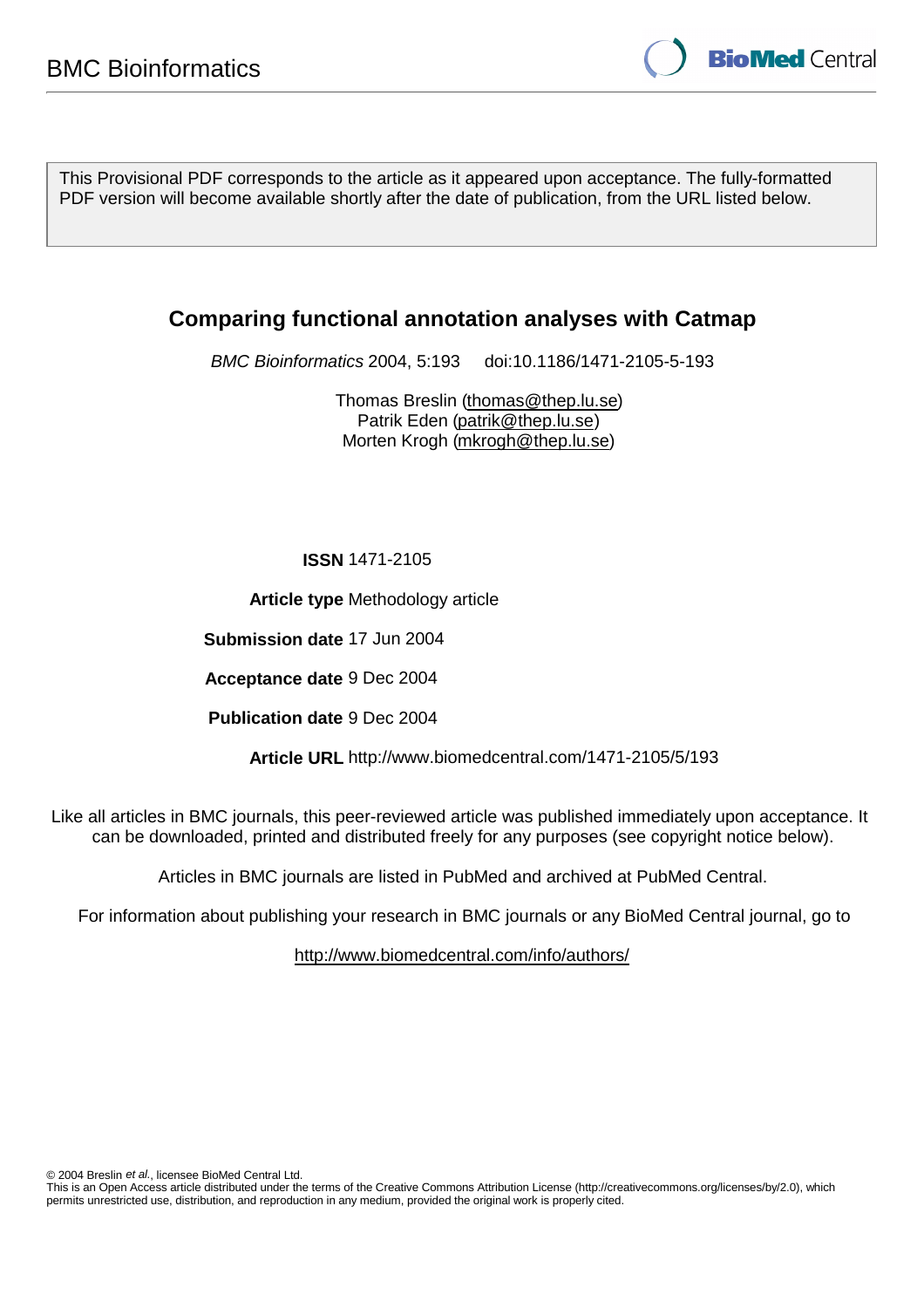# Comparing functional annotation analyses with Catmap

Thomas Breslin<sup>1</sup>, Patrik Edén<sup>1</sup> and Morten Krogh<sup>\*1</sup>

 $1$ Complex Systems Division, Department of Theoretical Physics, Lund University, Lund, Sweden

Email: Thomas Breslin - thomas@thep.lu.se; Patrik Ed´en - patrik@thep.lu.se; Morten Krogh∗- mkrogh@thep.lu.se;

<sup>∗</sup>Corresponding author

## Abstract

Background Ranked gene lists from microarray experiments are usually analysed by assigning significance to predefined gene categories, e.g., based on functional annotations. Tools performing such analyses are often restricted to a category score based on a cutoff in the ranked list and a significance calculation based on random gene permutations as null hypothesis.

Results We analysed three publicly available data sets, in each of which samples were divided in two classes and genes ranked according to their correlation to class labels. We developed a program, Catmap (available for download at http://bioinfo.thep.lu.se/Catmap), to compare different scores and null hypotheses in gene category analysis, using Gene Ontology annotations for category definition. When a cutoff-based score was used, results depended strongly on the choice of cutoff, introducing an arbitrariness in the analysis. Comparing results using random gene permutations and random sample permutations, respectively, we found that the assigned significance of a category depended strongly on the choice of null hypothesis. Compared to sample label permutations, gene permutations gave much smaller  $p$ -values for large categories with many coexpressed genes. Conclusions In gene category analyses of ranked gene lists, a cutoff independent score is preferable. The choice of null hypothesis is very important; random gene permutations does not work well as an approximation to sample label permutations.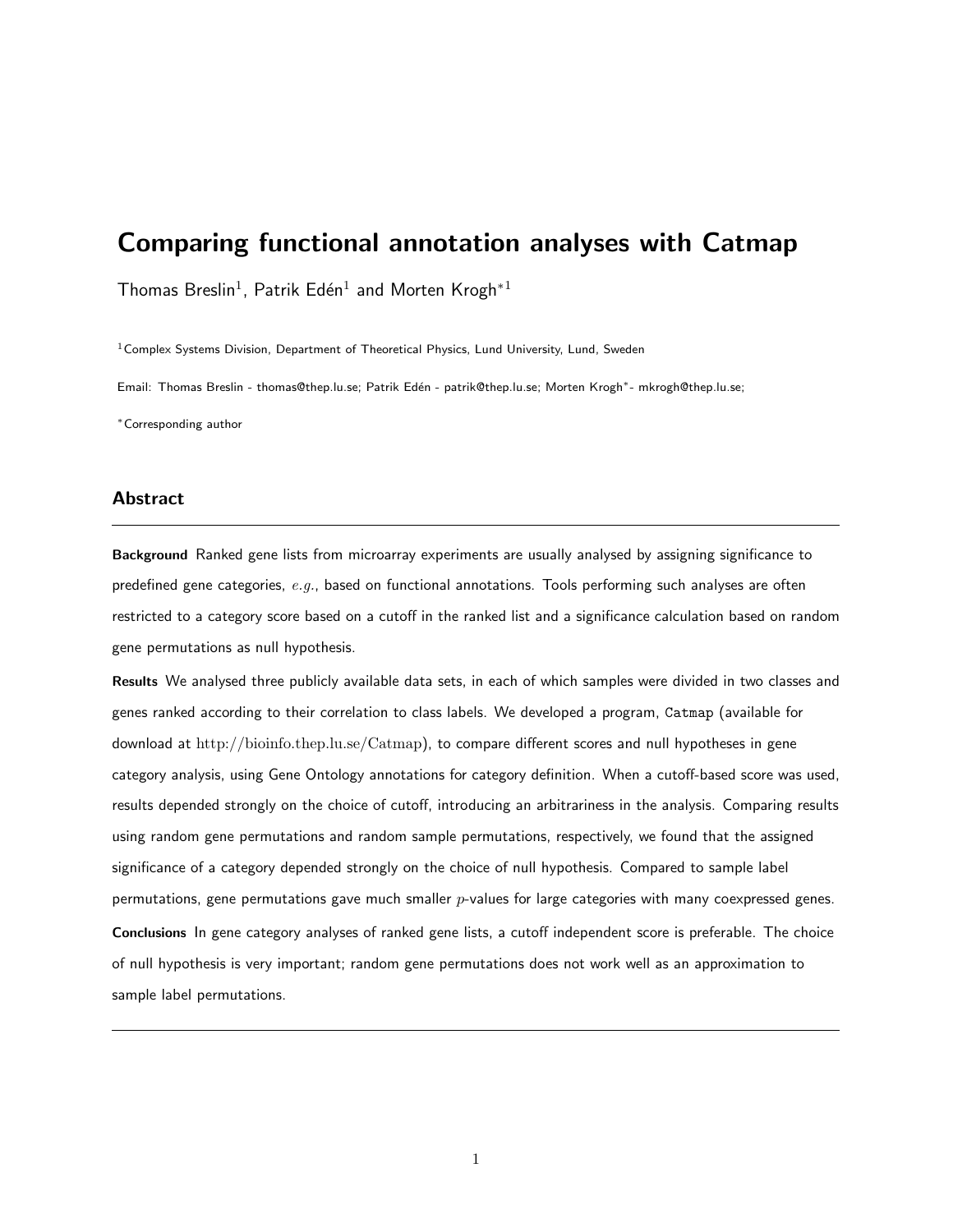#### Background

In genome-wide microarray experiments, it is possible to analyse the relevance of many different categories of genes, obtained from prior knowledge in the form of database annotations or from other experiments. These gene annotation analyses can unravel new information about pathways and cellular functions responsible for different phenotypes. Computational tools aiding in this process have recently been developed [1–8], most notably for annotations based on the Gene Ontology (GO) [9]. Generally, category relevance is calculated as the p-value of a score, thus being dependent on both the choice of score and the choice of null hypothesis.

In microarray analyses such as clustering, which provide defined subsets of genes with no internal ranking, it is natural to base the score on the number of category genes in the relevant subset. However, ranking of genes appear in many techniques for microarray analysis, such as correlation of gene expression to target profiles [10] and scoring of genes by their ability to discriminate between experimental conditions [11–13]. A separation of relevant and irrelevant genes can easily be constructed from ranked gene lists by introducing a cutoff, but the choice of cutoff becomes somewhat arbitrary and information in the list is lost. Tools addressing this problem, by using rank-based scores that are independent of a rank cutoff, have adopted the Kolmogorov–Smirnov score [14–17], and a minimized cutoff-based p-value [7, 8], which optimizes the cutoff for each category. The Wilcoxon rank sum [18], investigated here, serves the same purpose. To calculate a p-value for the assigned score, a set of gene lists, ranked according to a chosen null hypothesis, are needed. The simplest choice of null hypothesis is just random gene permutations, and for some rank-based scores, the  $p$ -value can then be calculated analytically, without explicitly performing the permutations. However, the random gene permutations null hypothesis assumes independence of gene expression over biological samples, and the  $p$ -value is thus a combination of the  $p$ -value of how important the category is and the p-value for the genes of the category being coexpressed. When category genes behave similarly over a wide range of experimental conditions, the coexpression does not indicate relevance of the category for the question under study. In many analyses, a more appropriate null hypothesis is therefore sample label permutations, in which a set of ranked gene lists are generated based on the gene expression correlations to randomly permuted target values of the samples. This approach accounts for correlations between category genes and gives p-values that are bounded from below by the number of possible permutations of the samples in the data set. The latter is particularly important in data sets with few samples. Despite this, publicly available tools for gene annotation analysis are restricted to gene permutations [1–8].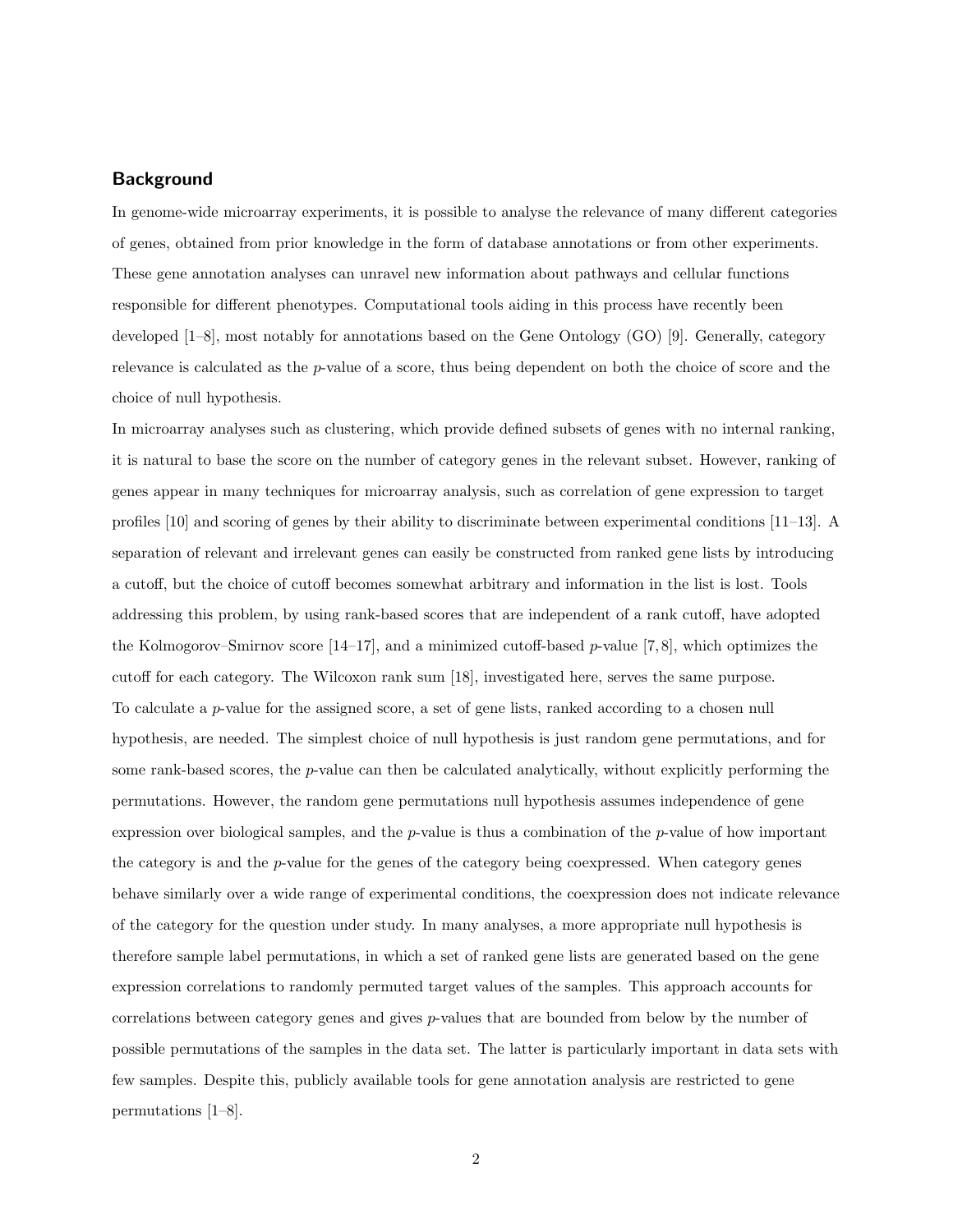We present a program, Catmap, for gene category analysis based on ranked gene lists. The program uses either the number of genes above a cutoff or the Wilcoxon rank sum as score, and the significance of the score can be calculated from a user supplied set of ranked lists, thus allowing for sample label permutations. Furthermore, the program calculates corrections for multiple category testing, using permutation results to assess an effective number of independent categories, which enables Catmap to estimate very small multiple category p-values, that would otherwise have been computationally infeasible. The input to the program is two files and some arguments. The first file contains the biologically relevant ranked list of genes and, if needed, additional ranked gene lists drawn from the null hypothesis. The second file contains the categories and their corresponding genes. The input arguments can either be specified on the command line or in a settings file, and are as follows: 1) a choice between the cutoff score the Wilcoxon rank sum score; 2) a choice of null hypothesis, which can be either the above mentioned user-supplied ranked lists or random gene permutations; 3) the number of permutations used in multiple category testing. If zero, no multiple category testing is performed.

The output of Catmap is two files. The main output file contains all the categories, one on each line ordered according to their significance. The line of a category contains the  $p$ -value, the multiple comparison p-value, the false discovery rate, the ROC area (which is a normalized way to represent the Wilcoxon rank sum), the number of genes in the category, and the 25th, 50th, and 75th percentiles of the ranks. The other output file, the companion file, contains all the categories, with all the genes and their ranks listed below. Each line contains a gene and its rank. The program can be downloaded at [19], where file format specification and example files are accessible as well.

## Results and discussion Comparing cutoff independent and cutoff-based score functions

We analysed the breast cancer data set of van 't Veer et al. [13] with a cutoff-based score function, using different cutoffs. Table 1 presents results for 15 categories with low p-values from cutoff independent scoring, showing that the p-value depends strongly on the choice of cutoff. This is further illustrated by the very different cutoffs at which the minimized cutoff-based p-value was obtained. A table with all categories is provided as a supplement [see Additional file 2].

Compared to the variations between the cutoff-based alternatives, the results shown in Table 1 are in reasonable agreement for two cutoff independent p-values, using the Wilcoxon rank sum and the minimized cutoff-based  $p$ -value, respectively. The  $p$ -value based on the Wilcoxon rank sum was most often larger than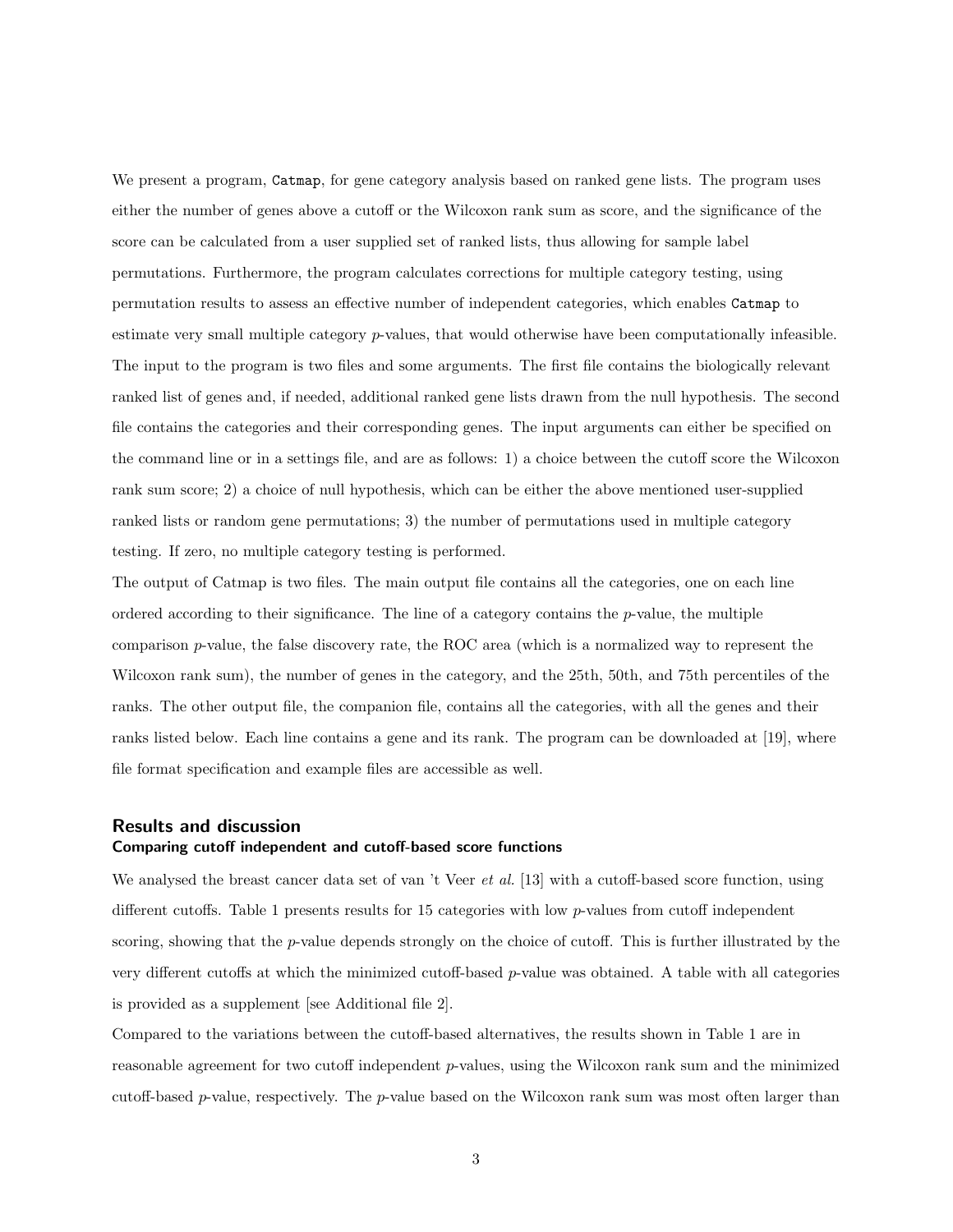the minimal cutoff-based p-value. Since the latter is biased by a minimization process, it must be interpreted as a score, rather than a *p*-value, thus requiring additional analyses to find statistical significance [7,8].

#### Comparing null hypotheses

Using the Wilcoxon rank sum, we compared the results of different null hypotheses. Three publicly available data sets were examined  $[11, 13, 20]$ . As can be seen in Figure 1, p-values based on gene permutations tend to be lower than those based on sample label permutations. For categories with small p-values, there are remarkable differences, in particular for large categories with more than 20 genes. Since the gene permutation null hypothesis assumes independent genes, we expect a GO category whose genes are uncorrelated to have roughly the same p-value under the two different null hypotheses, whereas a significant category whose genes are highly correlated will get a lower p-value using the gene permutation null hypothesis. To illustrate this coexpression effect, we picked two large categories, "carboxylic acid metabolism" and "M phase", which are encircled in Figure 1. In the data set of van 't Veer *et al.* [13], "carboxylic acid metabolism" has similar p-values for the two null hypotheses, while "M phase" has a p-value of  $10^{-7}$  using gene permutations but the much higher p-value of  $3 \cdot 10^{-2}$  using sample label permutations. As seen in Figure 2, the most highly ranked genes of "M phase" are indeed more coexpressed than the most highly ranked genes of "carboxylic acid metabolism".

In Table 2, the ranks of categories for the different null hypotheses are compared. There are distinct differences, with only a small overlap among top ten categories. One can clearly see the tendency for the gene permutation null hypothesis to find categories with very many genes, as discussed above. A table with all categories is provided in the supplement [see Additional file 3].

Table 2 also shows category ranks obtained with two alternative cutoff independent score functions: the Kolmogorov–Smirnov score as used in GSEA [17] and the minimal cutoff-based p-value used in FuncAssociate [7] and iGA [8]. These two alternatives do not calculate *individual p*-values for categories, but ranks categories based on the chosen score. Nevertheless, they give results similar to those obtained with the Wilcoxon rank sum and gene permutation. This is expected, since the minimized p-value is calculated with gene permutations, and the score adopted in GSEA [17] ranks categories similarly to what a Kolmogorov–Smirnov p-value, based on gene permutations, would do. It should be noted that GSEA, FuncAssociate, and iGA calculate multiple hypotheses corrected p-values, but these do not change the ranking of categories.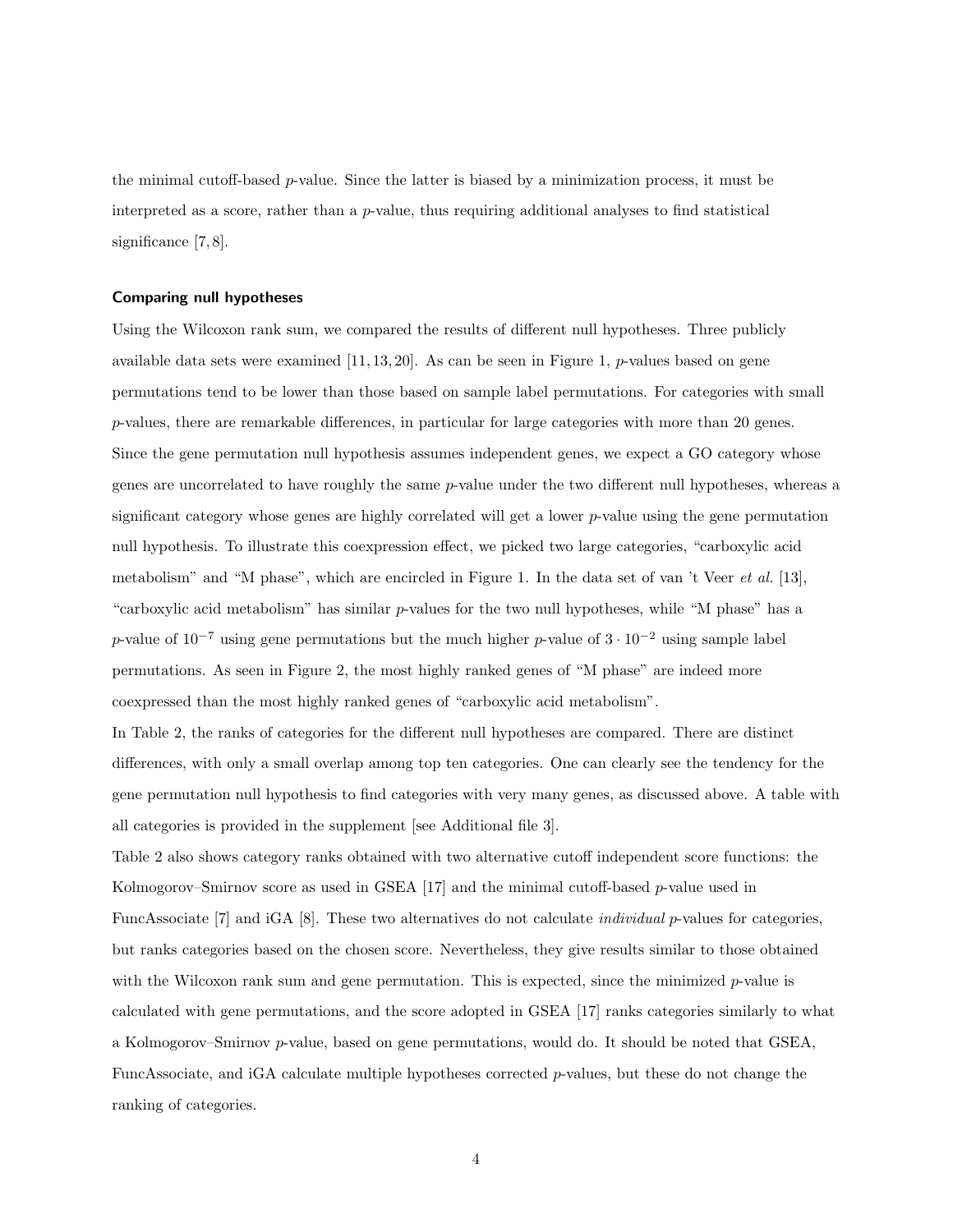There is a possible difference (which does not reveal itself in Table 2) between the Kolmogorov–Smirnov score and minimized  $p$ -value score on one hand, and the Wilcoxon rank sum on the other, in the treatment of categories for which only a subset of genes have expressions correlating significantly with the question under study. The important genes being in the top of the ranked list will give the category a good score with all three score functions, provided the remaining, seemingly insignificant, genes are distributed in the ranked list as expected by random. However, if these less important genes lie higher in the list than expected by random (though not high enough to affect the Kolmogorov–Smirnov or min-p scores), the category will be considered more important by the Wilcoxon rank sum. Reversely, if the less important category genes prevail in the bottom of the list, the Wilcoxon rank sum score function will deem the category as unimportant, while the other two scores will give the category a high significance, based on the top ranked genes alone. Whether seemingly insignificant genes being ranked better or poorer than explainable by random expectations should be observed or ignored is of course a matter of taste, and a possibility is to use several score functions, that may complement each other. The differences are, however, much smaller than those related to choice of null hypothesis, as revealed in Table 2.

#### Multiple category testing

The more categories that are being tested, the more likely it is that at least one category gets a very small p-value by chance. To better evaluate the statistical significance of the best scoring categories, we used Catmap to calculate false discovery rates and family-wise error rates by permutation tests. This also gave us an effective number of independent categories,  $N_{\text{eff}}$ , as described in Methods.

The GO contains many small categories which would be reasonable to ignore in a study aiming at biological conclusions, and they were included in Figure 1 mainly to highlight the differences between the null hypotheses. When performing multiple category testing, we restricted the study to large categories, containing more than 20 genes. We tested the 3 sub-ontologies (biological process, molecular function, and cellular component) both separately and together.

As expected from the discussion above, several categories with coexpressed genes got small  $p_{\text{multiple}}$  and small false discovery rates with random gene permutations. In contrast, when using sample label permutations, the smallest  $p_{\text{multiple}}$  was obtained in the data set of van 't Veer *et al.* [13] for the biological process category "organic acid metabolism", which contained 83 genes and had  $p = 3 \cdot 10^{-4}$  and  $p_{\text{multiple}} = 0.02$ . Interestingly, organic acid metabolism is known in the literature to be relevant for breast cancer [21, 22]. For this data set and the biological process categories, there was a 38% false discovery rate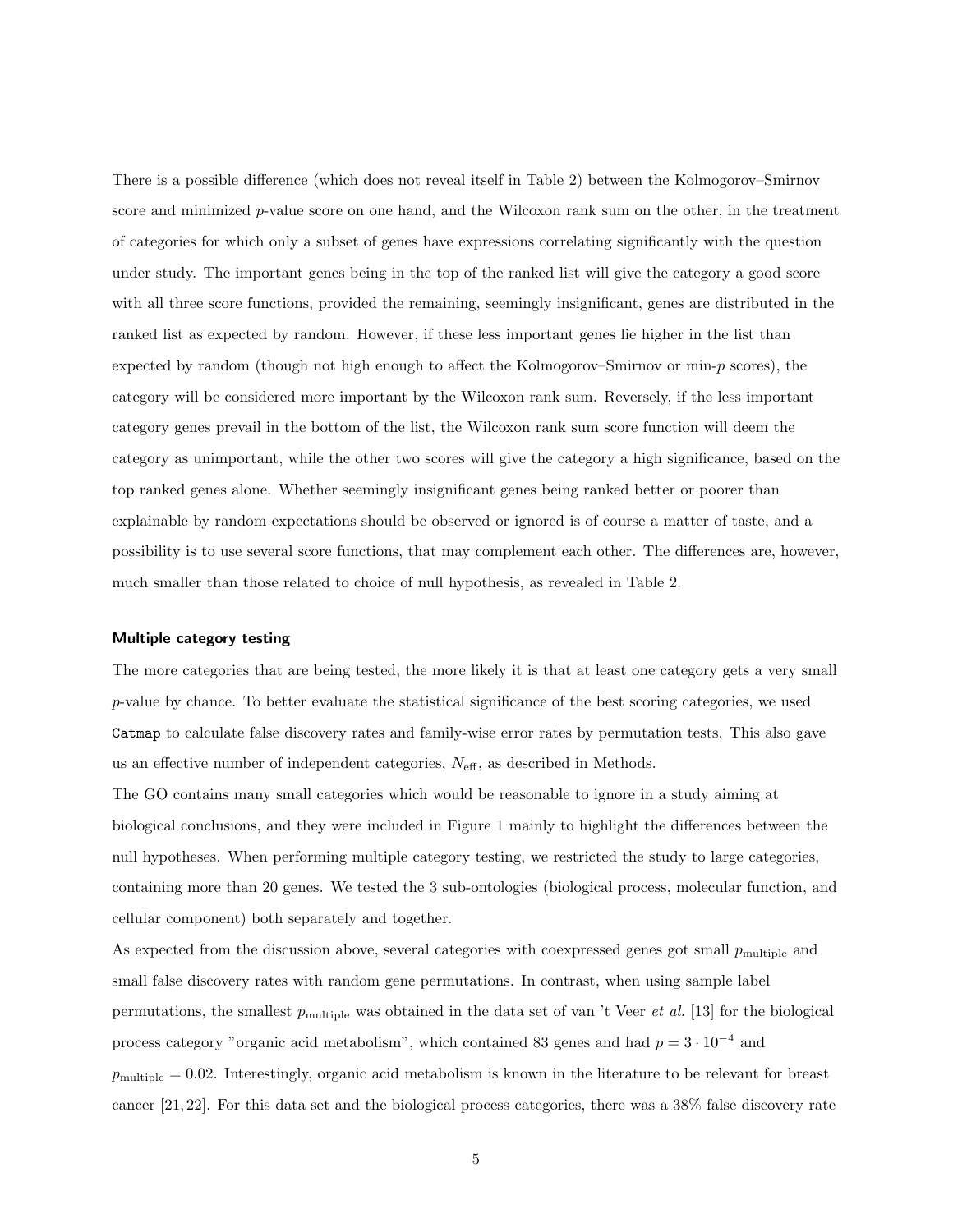among the top 15 categories.

For all 3 sub-ontologies, the effective number of categories,  $N_{\text{eff}}$ , was around half of the full number of categories, N. In the data set of van 't Veer et al. [13] the numbers were  $N_{\text{eff}} = 83$  versus  $N = 166$  for biological process,  $N_{\text{eff}} = 69$  versus  $N = 119$  for molecular function, and  $N_{\text{eff}} = 22$  versus  $N = 42$  for cellular component. For all categories together the real number of large categories was  $N = 327$  whereas  $N_{\text{eff}} = 152$ . Using random gene permutations for the same data set and categories, we got  $N_{\text{eff}} = 170$ . The fact that  $N_{\text{eff}}$  for the two null hypotheses are so close is a general phenomena that we see in all our examples (data not shown). Furthermore, for all data sets and ontologies studied,  $N_{\text{eff}}$  was approximately half of the total number of categories. If this is a general feature for GO categories, the simple Bonferroni correction would not be totally unreasonable for small p-values.

Figure 3 shows that the fit with an effective number of categories was good; in the range where permutations results were available it did not deviate more than a factor of two. The example in Figure 3 was obtained with 100.000 sample label permutations, and minimal p-values were found for 1000 random gene lists.

It should be noted that whenever several ranked lists are examined as part of a project, this additional source of multiple hypotheses testing should also be corrected for. An example of such a correction, for cutoff-based score functions, is presented by Corà  $et$  al. [23].

#### **Conclusions**

We developed a computer program for calculating the significance of gene categories in a ranked list of genes. Corrections for multiple category testing can be performed by the program. To investigate the properties of different scores and null hypotheses, we analyzed three publicly available data sets [11, 13, 20]. Commonly [1–6], a subset of relevant genes is defined from a ranked gene list by introducing a cutoff in the list. Our results show that the obtained p-values of biologically relevant categories depend strongly on the choice of cutoff. The cutoff independent Wilcoxon rank sum score overcomes the problem, representing an alternative to the Kolmogorov–Smirnov score  $[14–17]$  and the minimized cutoff-based p-value [7,8]. The ranking of categories for the three cutoff independent scores are very similar.

Though sample label permutations in many situations represent a better null hypothesis than gene permutations, available gene annotation analysis tools are restricted to the latter. Our implementation allows for both null hypotheses, and we find that both the p-values and the ranking of categories depend strongly on the choice of null hypothesis. Compared to sample label permutations, gene permutations gave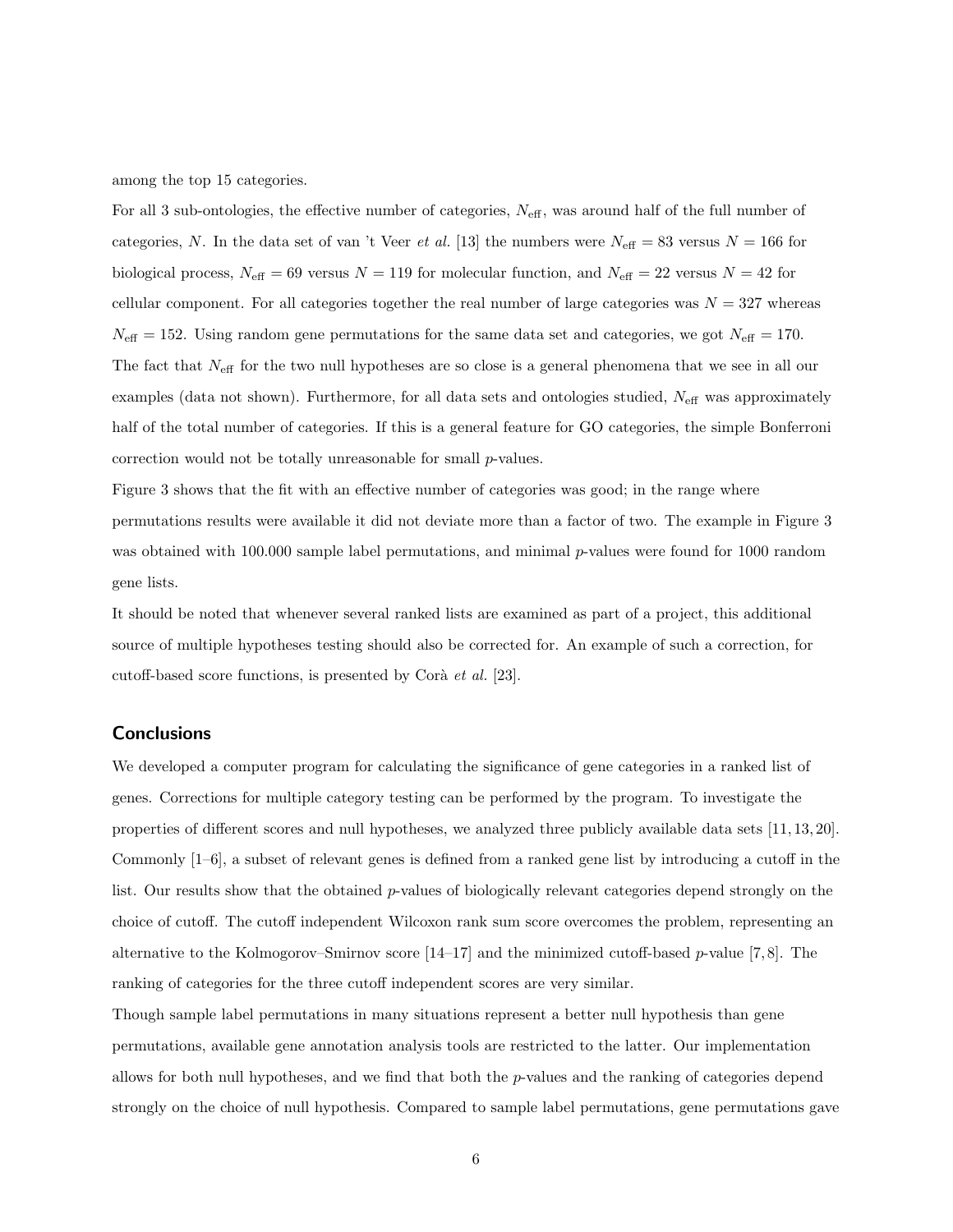much smaller *p*-values for large categories with many coexpressed genes.

## Methods Algorithm

The implemented algorithm treats the categories sequentially and independently. As score function for category relevance, the program uses either the Wilcoxon rank sum or the number of genes above a given cutoff in the ranked list. The latter is implemented for method comparison and for the case of a defined subset of relevant genes, without internal ranking.

For the case of the Wilcoxon rank sum, the user can supply a set of ranked lists distributed according to an appropriate null hypothesis, or request random permutations of genes as the null hypothesis. In the latter case, the significance of the score is calculated analytically by the program, using either an exact calculation by an iterative method, a Gaussian approximation, or a continuous volume approximation. The program chooses method based on a balance between accuracy and computation time. Details are presented in supplementary information [see Additional file 1].

For the case of the cutoff-based score function, the p-value of category relevance is determined with Fisher's exact test [24], corresponding to randomly permuted genes as null hypothesis.

When N independent categories are tested simultaneously, family-wise error rate simply means calculating the probability,

$$
p_{\text{multiple}}(q) = 1 - (1 - q)^N,\tag{1}
$$

that at least one category has a p-value below any given number  $q$  by chance. For correlated categories, we make the assumption that the same functional form describes  $p_{\text{multiple}}(q)$ , with N replaced by an effective number of independent categories  $N_{\text{eff}}$ . We find  $N_{\text{eff}}$  by generating a number, K, of ordered lists under the null hypothesis and calculating the  $p$ -values of all categories. We fit  $N_{\text{eff}}$  using the maximum likelihood estimation

$$
\frac{1}{N_{\text{eff}}} = \frac{-\sum_{k=1}^{K} \ln(1 - p_k)}{K},\tag{2}
$$

where  $p_k$  is the minimal p-value for the k'th ordered list.

The false discovery rate for the  $j$  highest ranked categories is found by counting the number of  $p$ -values from K permuted lists lower than the p-value of the j:th category and divide this number with  $K \cdot j$ . For the case of sample label permutations, when a user supplied set of ranked gene lists are used to represent the null hypothesis, the first K lists are used to find  $N_{\text{eff}}$  and false discovery rates, and the remaining lists are used to calculate  $p$ -values for each of the  $K$  lists.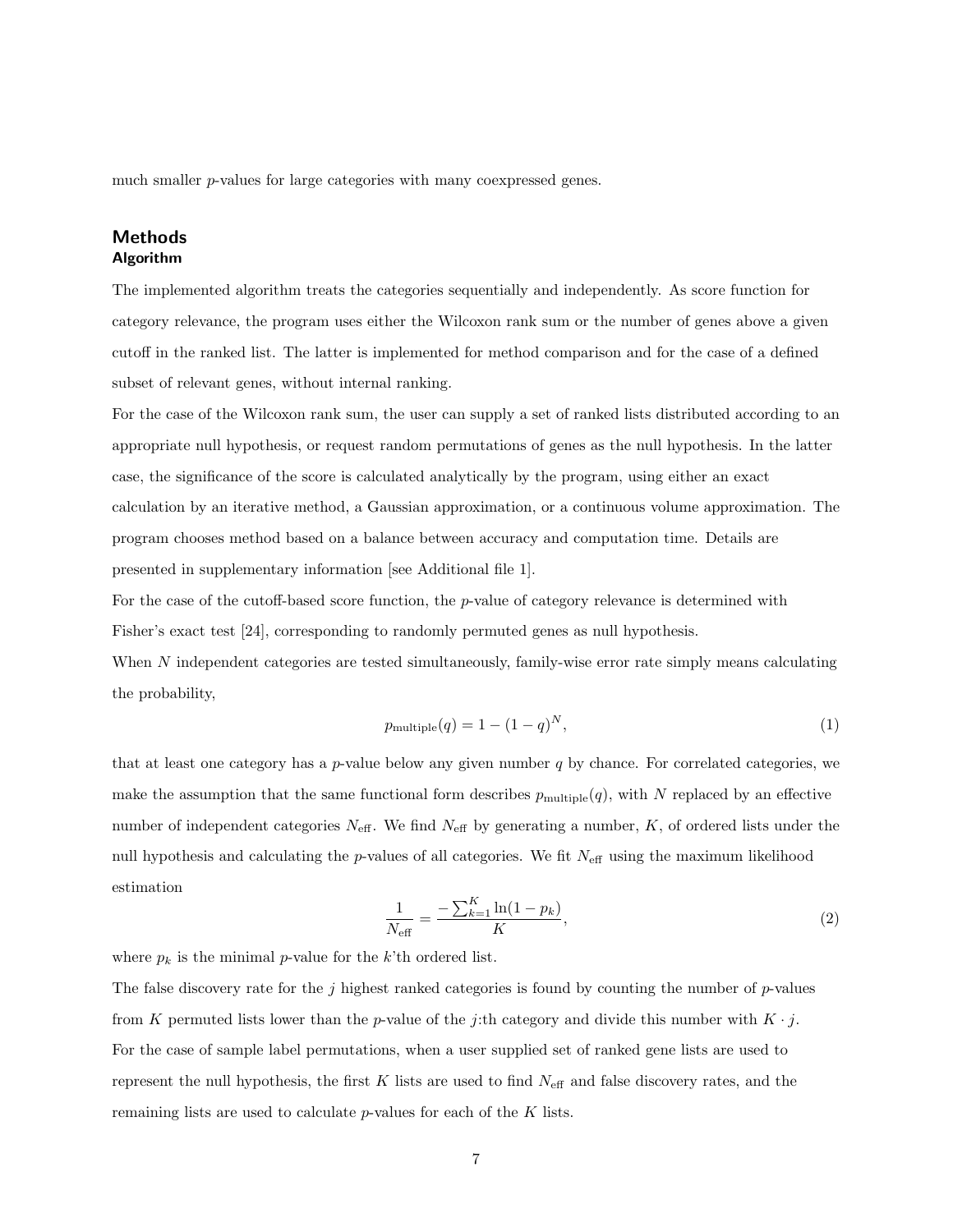#### Implementation

The algorithm is implemented in the Perl program Catmap.pl and is released under the GNU General Public License (GPL). Catmap.pl, together with user instructions, is available for download at [19].

#### Public data sets

Using Catmap, we analysed three publicly available data sets with gene annotations from the Gene Ontology.

The data set of van 't Veer et al. [13] consists of 97 patients with primary sporadic breast cancer, of which 46 had metastases within five years following treatment. Quality filtering was performed as described in [13], and rendered about 5,000 genes which were ranked according to their absolute Pearson correlation to metastasis class. A Gene Ontology analysis of the data set has previously been performed with the 231 top genes as the subset of important genes and random gene permutations [25].

The data set of Golub et al. [11] consists of bone marrow samples from leukemia patients, 27 with AML and 11 with ALL. The published data contains expression levels for 5000 genes, which after removal of genes with no variance across samples rendered 4812 genes which were ranked according to their absolute Pearson correlation to leukemia type.

The data set of Alon et al. [20] consists of 40 tumour and 22 normal colon tissue samples. The 2000 genes in the published data set were ranked according to their absolute Pearson correlation to tissue type.

#### Gene ontology associations

All genes were first mapped to corresponding UniGene clusters [26]. For the data set of Golub et al. [11] this mapping was given from chip annotation files provided by Affymetrix, whereas for the other data sets [13, 20], the mapping was done via GenBank accession numbers. GO annotations for UniGene clusters were extracted with ACID [27], and completed by back propagating all lower level associations on the GO graph.

#### Authors' contributions

TB and MK implemented the algorithms in Catmap. All authors participated in the design of the study, prepared, read, and approved the final manuscript.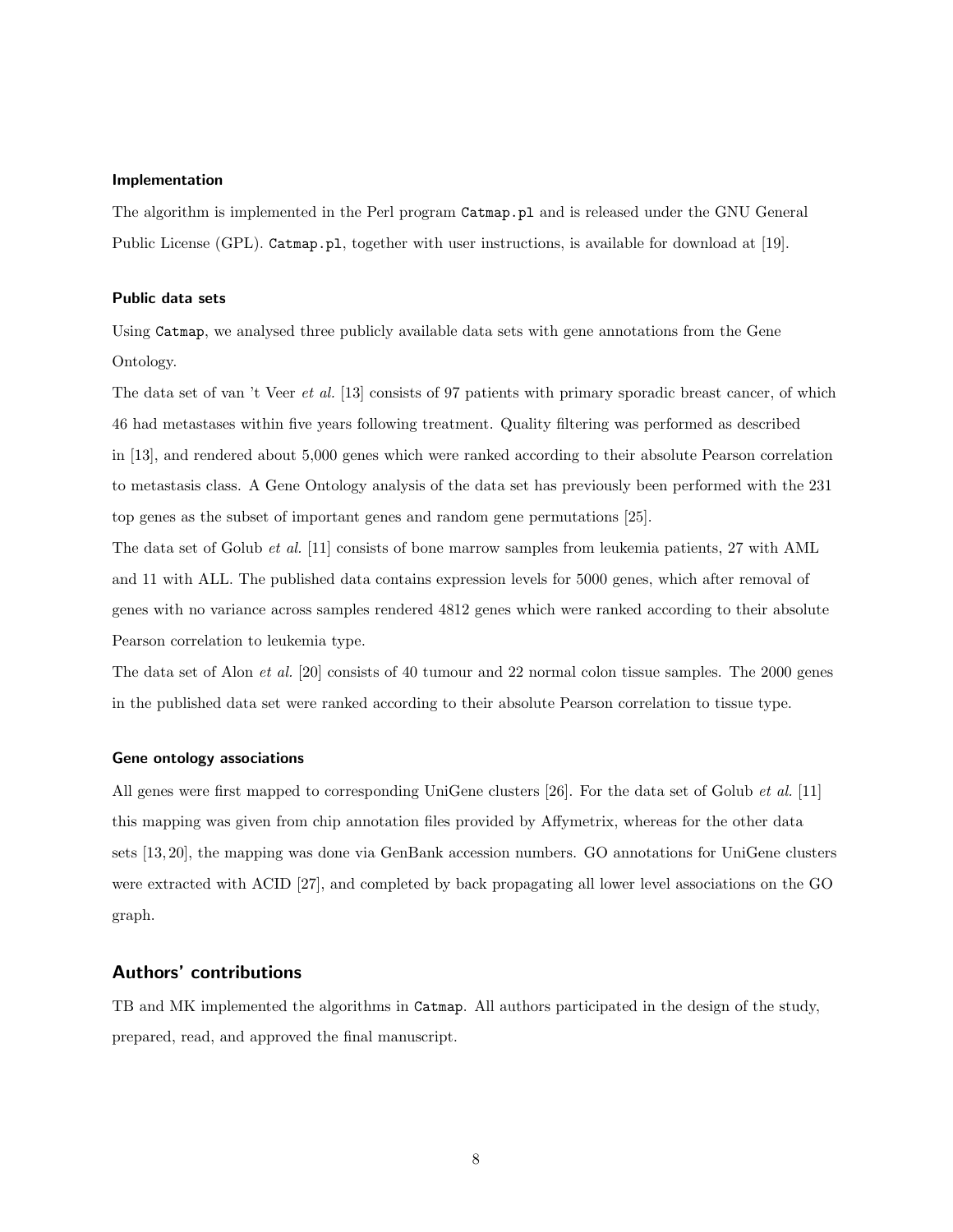### Acknowledgments

MK and TB are grateful for financial support from the Swedish Foundation for Strategic Research. PE was supported by the Swedish Foundation for Strategic Research through the Lund Center for Stem Cell Biology and Cell Therapy. The authors also thank Kasper Astrup Eriksen, Peter Johansson, Henrik Jönsson, Carsten Peterson and Markus Ringnér for fruitful discussions.

#### References

- 1. Zeeberg BR, Feng W, Wang G, Wang MD, Fojo AT, Sunshine M, Narasimhan S, Kane DW, Reinhold WC, Lababidi S, Bussey KJ, Riss J, Barrett JC, Weinstein JN: Gominer: a resource for biological interpretation of genomic and proteomic data. Genome Biol. 2003, 4:R28.
- 2. Robinson MD, Grigull J, Mohammad N, Hughes TR: Funspec: a web-based cluster interpreter for yeast. BMC Bioinformatics 2002, 3:35.
- 3. Khatri P, Draghici S, Ostermeier GC, Krawetz SA: Profiling gene expression using onto-express. Genomics 2002, 79:266–270.
- 4. Doniger SW, Salomonis N, Dahlquist KD, Vranizan K, Lawlor SC, Conklin BR: Mappfinder: using gene ontology and genmapp to create a global gene-expression profile from microarray data. Genome Biol. 2003, 4:R7.
- 5. Beissbarth T, Speed T: GOstat: Find statistically overrepresented Gene Ontologies within a group of genes. Bioinformatics 2004, 20:1464–1465.
- 6. Hosack DA, Dennis Jr G, Sherman BT, Lane HC, Lempicki RA: Identifying biological themes within lists of genes with EASE. Genome Biol. 2003, 4:R70.
- 7. Berriz GF, King OD, Bryant B, Sander C, Roth FP: Characterizing gene sets with funcassociate. Bioinformatics 2003, 19:2502–2504.
- 8. Breitling R, Amtmann A, Herzyk P: Iterative Group Analysis (iGA): A simple tool to enhance sensitivity and facilitate interpretation of microarray experiments. BMC Bioinformatics 2004, 5:34.
- 9. Ashburner M, Ball CA, Blake JA, Botstein D, Butler H, Cherry JM, Davis AP, Dolinski K, Dwight SS, Eppig JT, Harris MA, Hill DP, Issel-Tarver L, Kasarskis A, Lewis S, Matese JC, Richardson JE, Ringwald M, Rubin GM, Sherlock G: Gene ontology: tool for the unification of biology. the gene ontology consortium. Nat. Genet. 2000, 25:25–29.
- 10. Spellman PT, Sherlock G, Zhang MQ, Iyer VR, Anders K, Eisen B, Brown PO, Botstein D, Futcher B: Comprehensive identification of cell cycle-regulated genes of the yeast saccharomyces cerevisiae by microarray hybridization. Mol. Biol. Cell. 1998, 9:3273–3297.
- 11. Golub TR, Slonim DK, Tamayo P, Huard C, Gaasenbeek M, Mesirov JP, Coller H, Loh ML, Downing JR, Caligiuri MA, Bloomfield CD, Lander ES: Molecular classification of cancer: class discovery and class prediction by gene expression monitoring. Science 1999, 286:531–537.
- 12. Khan J, Wei JS, Ringn´er M, Saal LH, Ladanyi M, Westermann F, Berthold F, Schwab M, Antonescu CR, Peterson C, Meltzer PS: Classification and diagnostic prediction of cancers using gene expression profiling and artificial neural networks. Nat. Med. 2001, 7:673–679.
- 13. van 't Veer LJ, Dai H, van de Vijver MJ, He YD, Hart AA, Mao M, Peterse HL, van der Kooy K, Marton MJ, Witteveen AT, Schreiber GJ, Kerkhoven RM, Roberts C, Linsley PS, Bernards R, Friend SH: Gene expression profiling predicts clinical outcome of breast cancer. Nature 2002, 415:530–536.
- 14. Kolmogorov AN: Sulla determinazione empirica di una legge di distribuzione. Giorn. Dell Inst. Ital. Degli Attuari 1933, 4:83–91.
- 15. Smirnov NV: On the estimation of the discrepancy between empirical curves of distribution for two independent samples. Bull. Moscow Univ. 1939, 2:3–16.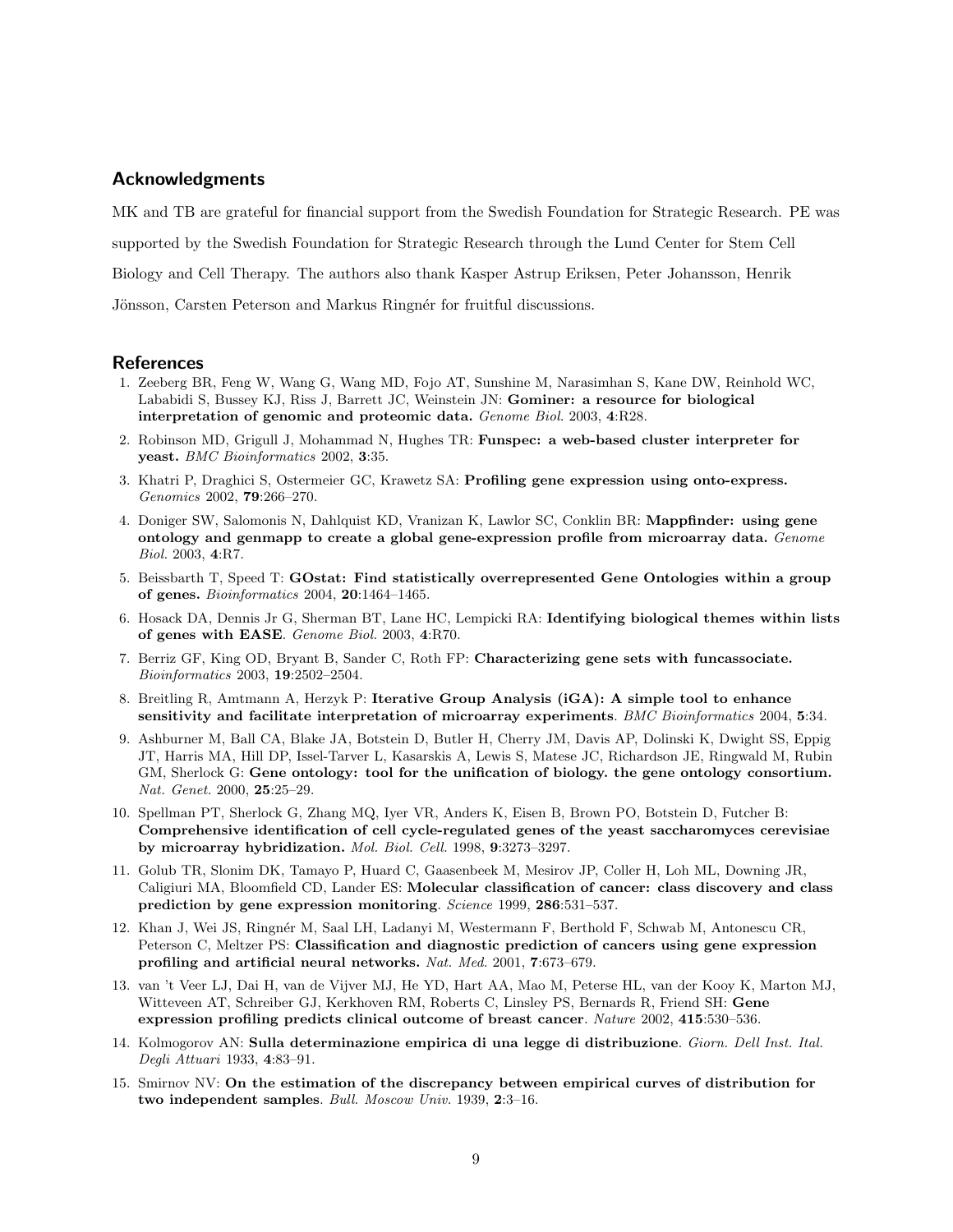- 16. Jensen LJ, Knudsen S: Automatic discovery of regulatory patterns in promoter regions based on whole cell expression data and functional annotation. Bioinformatics 2000, 16:326-333.
- 17. Mootha VK, Lindgren CM, Eriksson KF, Subramanian A, Sihag S, Lehar J, Puigserver P, Carlsson E, Ridderstrale M, Laurila E, Houstis N, Daly MJ, Patterson N, Mesirov JP, Golub TR, Tamayo P, Spiegelman B, Lander ES, Hirschhorn JN, Altshuler D, Groop LC: PGC-1alpha-responsive genes involved in oxidative phosphorylati on are coordinately downregulated in human diabetes. Nat. Genet. 2003, 34(3):267–73.
- 18. Wilcoxon F: Individual comparisons by ranking methods. Biometrics 1945, 1:80–83.
- 19. Catmap website[http://bioinfo.thep.lu.se/Catmap].
- 20. Alon U, Barkai N, Notterman DA, Gish K, Ybarra S, Mack D, Levine AJ: Broad patterns of gene expression revealed by clustering analysis of tumor and normal colon tissues probed by oligonucleotide arrays. Proc. Natl. Acad. Sci. USA 1999, 96:6745–6750.
- 21. Kuhajda FP: Fatty-acid synthase and human cancer: new perspectives on its role in tumor biology. Nutrition 2000, 16:202–208.
- 22. Kumar-Sinha C, Ignatoski KW, Lippman ME, Ethier SP, Chinnaiyan AM: Transcriptome analysis of her2 reveals a molecular connection to fatty acid synthesis. Cancer Res. 2003, 63:132–139.
- 23. Cora D, Di Cunto F, Provero P, L Silengo P, Caselle M: Computational identification of transcription factor binding sites by functional analysis of sets of genes sharing overrepresented upstream motifs. BMC Bioinformatics 2004, 5:57.
- 24. Fisher RA: The use of multiple measurements in taxonomic problems. Ann. Eugen. 1936, 7:179–188.
- 25. Draghici S, Khatri P, Martins RP, Ostermeier GC, Krawetz SA: Global functional profiling of gene expression. Genomics 2003, 81:98–104.
- 26. UniGene[http://www.ncbi.nlm.nih.gov/UniGene].
- 27. Ringnér M, Veerla S, Andersson S, Staaf J, Häkkinen J: ACID: a database for microarray clone information. Bioinformatics 2004, 20:2305–2306.

## Figures Figure 1 - Comparing null hypotheses.

Comparison of p-values obtained by sample label permutations and gene permutations, using the data set of van 't Veer et al. [13] (left), Golub et al. [11] (middle), and Alon et al. [20] (right). Sample label permutation results were obtained with 100.000 permutations for the van 't Veer et al. data set and with 10.000 permutations for the other data sets. Gene permutation results were calculated as described in Methods. Red, green and blue colours represent categories with 1 to 5, 6 to 20, and over 20 genes, respectively. Encircled boxes in the left figure represent the categories "M phase" and "carboxylic acid metabolism", which are further discussed in the text.

#### Figure 2 - Effects of coexpression on different null hypotheses.

Expression profiles, over the 97 samples in van 't Veer et al. [13], of the 12 most highly ranked genes in the "M phase" category (left) and 13 most highly ranked genes in the "carboxylic acid metabolism" category (right), respectively. Some genes were inverted since the ranking was based on absolute correlation values to metastasis class. The metastasis free samples are to the left of the vertical line, and within each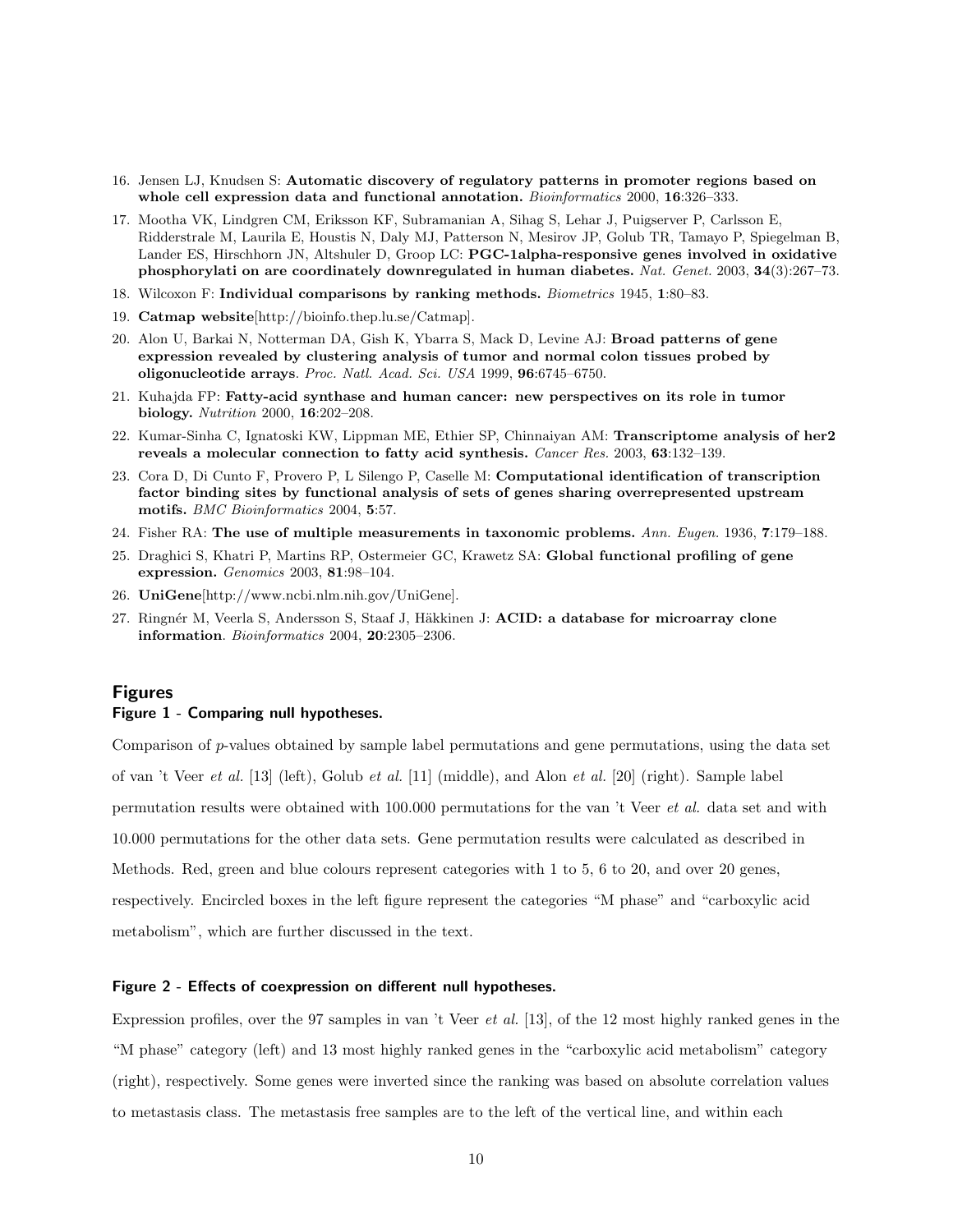metastasis class, samples are ordered in increasing average expression of the examined genes. The expressions of each gene was normalized to zero average across samples. The narrower band of expressions in the left figure illustrates the higher Pearson correlation of M phase genes. Average absolute Pearson correlation between gene expressions was 0.74, with standard deviation of 0.16, for the M phase genes, and 0.44, with standard deviation of 0.27, for carboxylic acid metabolism genes.

#### Figure 3 - Fitting an effective number of independent categories.

The multiple category p-value,  $p_{\text{multiple}}$ , versus p-value for the data set of van 't Veer et al. [13], using 327 large Gene Ontology categories with more than 20 genes. The yellow band shows 95% confidence interval of sample label permutation results, based on 1000 random lists, and the blue curves show the results of Equation (1), with the fitted  $N_{\text{eff}} = 152$  (solid line), the total number of categories  $N = 327$  (dashed line), and also the Bonferroni correction (dotted line).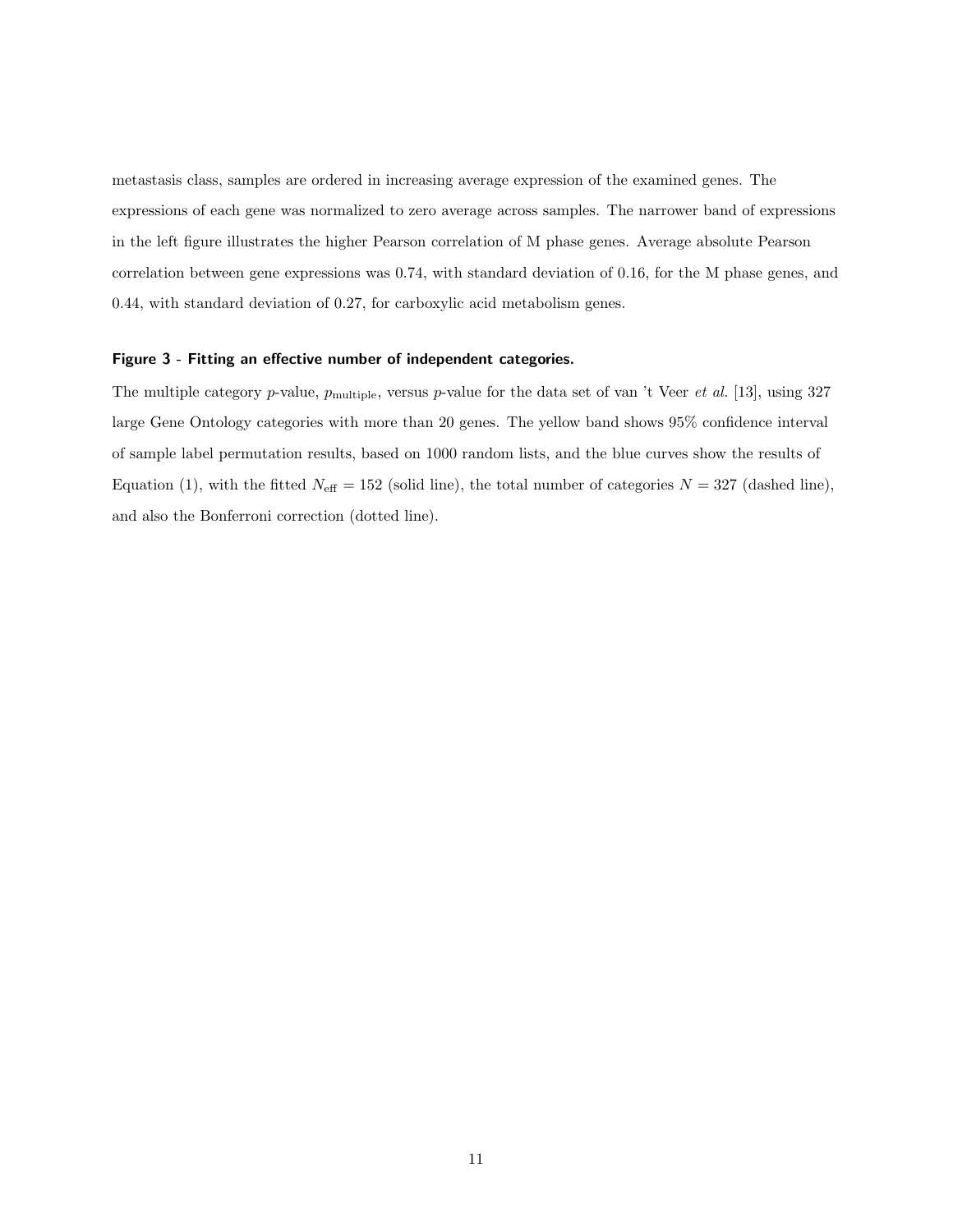## Tables

#### Table  $1$  - Category  $p$ -values for cutoff-based and cutoff independent score functions.

The 15 GO categories with the lowest Wilcoxon rank sum p-values from the ranked gene list, based on the data set of van't Veer et al., which comprises  $5224$  genes in total. Three columns show p-values for cutoff based score functions, with cutoffs at position 100, 300 and 600 in the list. The columns "min p" and "cutoff" give the minimal cutoff based p-value and the cutoff where this minimum was attained. The column "WRS" gives the p-value calculated with the Wilcoxon rank sum as score function and random permutation of genes as null hypothesis, and the column marked #genes indicates the total number of genes in the category. A full table (sorted by WRS p-value) is given as supplementary information [see Additional file 2]. The supplementary table also contains the ranking of each category using the different methods and the 25th, 50th and 75th percentiles of those genes in the ranked list.

| GoName                      | GoId    | top100  | top300  | top600  | $\min p$ | cutoff | WRS p   | # <sub>genes</sub> |
|-----------------------------|---------|---------|---------|---------|----------|--------|---------|--------------------|
| mitotic cell cycle          | 0000278 | $9e-05$ | $5e-10$ | 6e-07   | $3e-10$  | 290    | $7e-08$ | 93                 |
| M phase                     | 0000279 | $1e-03$ | $2e-06$ | $1e-04$ | $1e-09$  | 1491   | $1e-07$ | 41                 |
| nuclear division            | 0000280 | $1e-03$ | $2e-06$ | $1e-04$ | $4e-09$  | 1491   | $2e-07$ | 40                 |
| M phase of mitotic cell cyc | 0000087 | $6e-04$ | $5e-07$ | $1e-04$ | $2e-08$  | 1491   | $5e-07$ | 36                 |
| mitosis                     | 0007067 | $5e-04$ | $4e-07$ | $1e-04$ | $6e-08$  | 1491   | 1e-06   | 35                 |
| cell cycle                  | 0007049 | $2e-04$ | $3e-07$ | $1e-05$ | $1e-07$  | 1571   | 6e-06   | 172                |
| carbon-nitrogen ligase act  | 0016884 | $4e-04$ | $3e-03$ | $1e-02$ | $3e-05$  | 27     | $2e-05$ | $\overline{2}$     |
| carboxylic acid metabolism  | 0019752 | $9e-02$ | $1e-04$ | $4e-05$ | $3e-06$  | 711    | $3e-05$ | 83                 |
| organic acid metabolism     | 0006082 | $9e-02$ | $1e-04$ | $4e-05$ | $3e-06$  | 711    | $3e-05$ | 83                 |
| intramolecular isomerase    | 0016863 | $1e+00$ | $3e-02$ | 8e-04   | $2e-05$  | 609    | $5e-05$ | $\overline{4}$     |
| cell proliferation          | 0008283 | $7e-04$ | $2e-05$ | $1e-03$ | $4e-06$  | 1956   | 8e-05   | 264                |
| intramolecular isomerase    | 0016860 | $1e+00$ | $2e-02$ | $3e-03$ | $3e-05$  | 905    | $1e-04$ | 9                  |
| spindle microtubule         | 0005876 | $4e-04$ | $3e-03$ | $1e-02$ | $6e-05$  | 42     | $1e-04$ | $\overline{2}$     |
| DNA replication and chro    | 0000067 | $6e-02$ | $3e-04$ | $2e-03$ | $9e-05$  | 852    | $3e-04$ | 44                 |
| regulation of mitosis       | 0007088 | $9e-03$ | 8e-03   | $5e-02$ | $3e-04$  | 1248   | $5e-04$ | 8                  |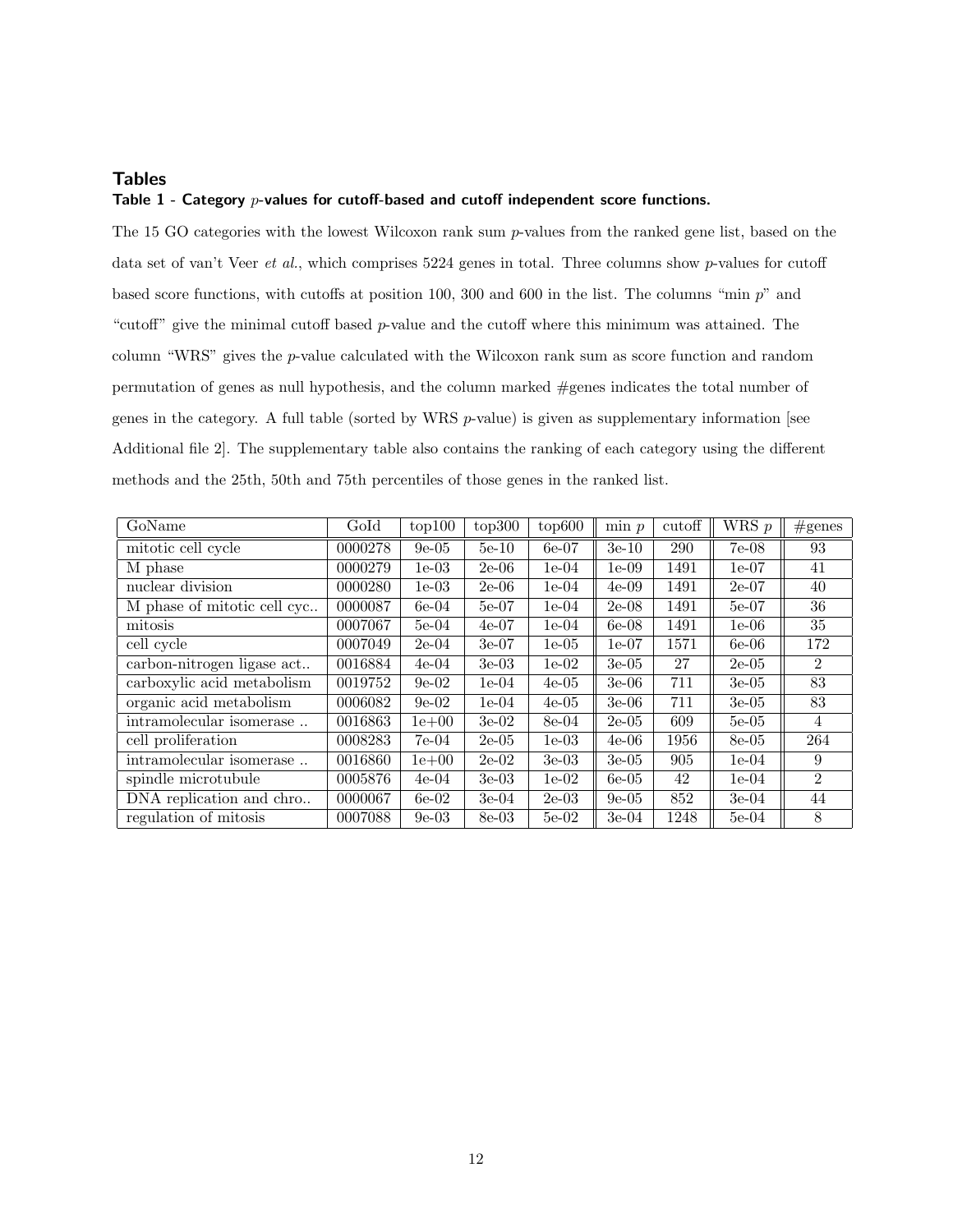#### Table 2 - Comparison of different cutoff independent approaches.

The top ten categories and their corresponding ranks for each of the the four methods: Wilcoxon rank sum (WRS) with sample label permutation null hypothesis (s.l.p.), WRS with gene permutation null hypothesis (g.p.), the Kolmogorov–Smirnov score (K–S) as used in GSEA [17], and the minimal cutoff-based p-value (min-p) [7, 8]. Percentile columns indicate the position of the 25th, 50th and 75th percentile in the ranked gene list which comprises 5224 genes and is based on the data set of van't Veer et al.. The last column indicates the number of genes in each category. The full table is available as a supplementary file [see Additional file 3].

| GoName                        | GoId    | <b>WRS</b>     |                | $K-S$          | $\min-p$       | 25%  | $50\%$ | $75\%$ | # <sub>genes</sub> |
|-------------------------------|---------|----------------|----------------|----------------|----------------|------|--------|--------|--------------------|
|                               |         | s.l.p.         | g.p.           |                |                |      |        |        |                    |
| carbon-nitrogen ligase act    | 0016884 | 1              | 7              | 53             | 16             | 6    | 6      | 27     | $\overline{2}$     |
| spindle microtubule           | 0005876 | $\overline{2}$ | 13             | 54             | 19             | 38   | 38     | 42     | $\overline{2}$     |
| organic acid metabolism       | 0006082 | 3              | 9              | 11             | 8              | 564  | 1619   | 3283   | 83                 |
| carboxylic acid metabolism    | 0019752 | $\overline{4}$ | 8              | 12             | 7              | 564  | 1619   | 3283   | 83                 |
| intramolecular isomerase act  | 0016863 | 5              | 10             | 10             | 12             | 195  | 412    | 453    | 4                  |
| deoxynucleoside kinase act    | 0019136 | 6              | 18             | 60             | 51             | 70   | 70     | 117    | $\overline{2}$     |
| GMP synthase activity         | 0003921 | $\overline{7}$ | 27             | 317            | 78             | 6    | 6      | 6      | 1                  |
| intramolecular isomerase act  | 0016860 | 9              | 12             | 9              | 14             | 195  | 453    | 905    | 9                  |
| biotin metabolism             | 0006768 | 10             | 21             | 62             | 58             | 76   | 76     | 132    | $\overline{2}$     |
| nucleus                       | 0005634 | 71             | 16             | 28             | 10             | 1100 | 2353   | 3797   | 574                |
| mitotic cell cycle            | 0000278 | 121            | $\mathbf{1}$   | 3              | $\mathbf{1}$   | 346  | 1419   | 3031   | 93                 |
| M phase                       | 0000279 | 107            | $\overline{2}$ | 1              | $\overline{2}$ | 251  | 848    | 1862   | 41                 |
| nuclear division              | 0000280 | 124            | 3              | $\overline{2}$ | 3              | 251  | 867    | 1862   | 40                 |
| M phase of mitotic cell cycle | 0000087 | 130            | $\overline{4}$ | 4              | 4              | 238  | 848    | 1862   | 36                 |
| mitosis                       | 0007067 | 152            | 5              | 5              | 5              | 235  | 848    | 1862   | 35                 |
| cell cycle                    | 0007049 | 142            | 6              | 6              | 6              | 731  | 1689   | 3599   | 172                |
| cell proliferation            | 0008283 | 112            | 11             | 7              | 9              | 891  | 1947   | 3645   | 264                |
| regulation of cell cycle      | 0000074 | 153            | 29             | 8              | 15             | 731  | 1689   | 3604   | 105                |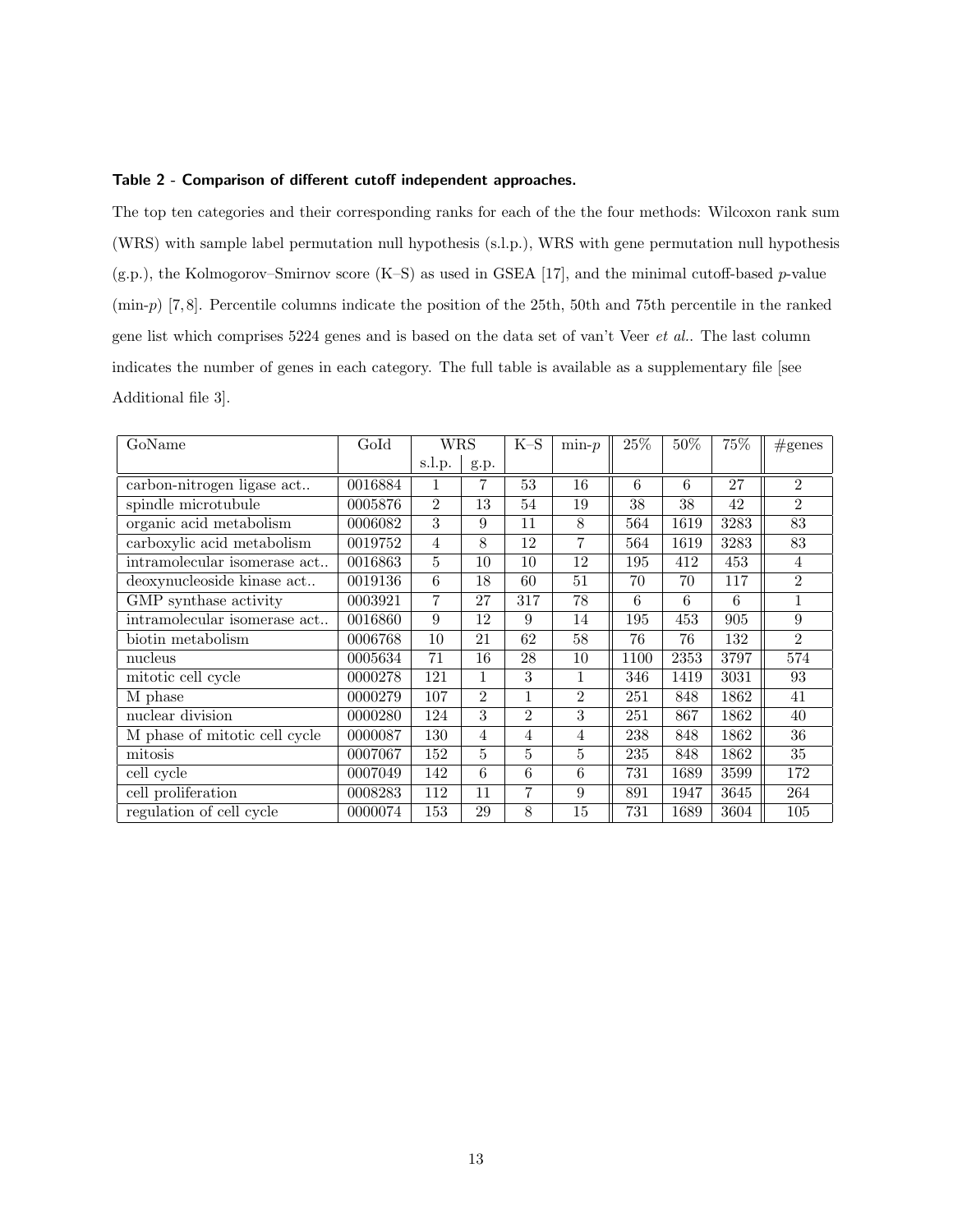## Additional files

# Additional file  $1 - p$ -values for the Wilcoxon rank sum score.

File name: Catmap supp.pdf

File format: pdf

## Additional file 2 — supplement to Table 1.

File name: Table1 supp.csv

File format: csv

## Additional file 3 — supplement to Table 2.

File name: Table2 supp.csv

File format: csv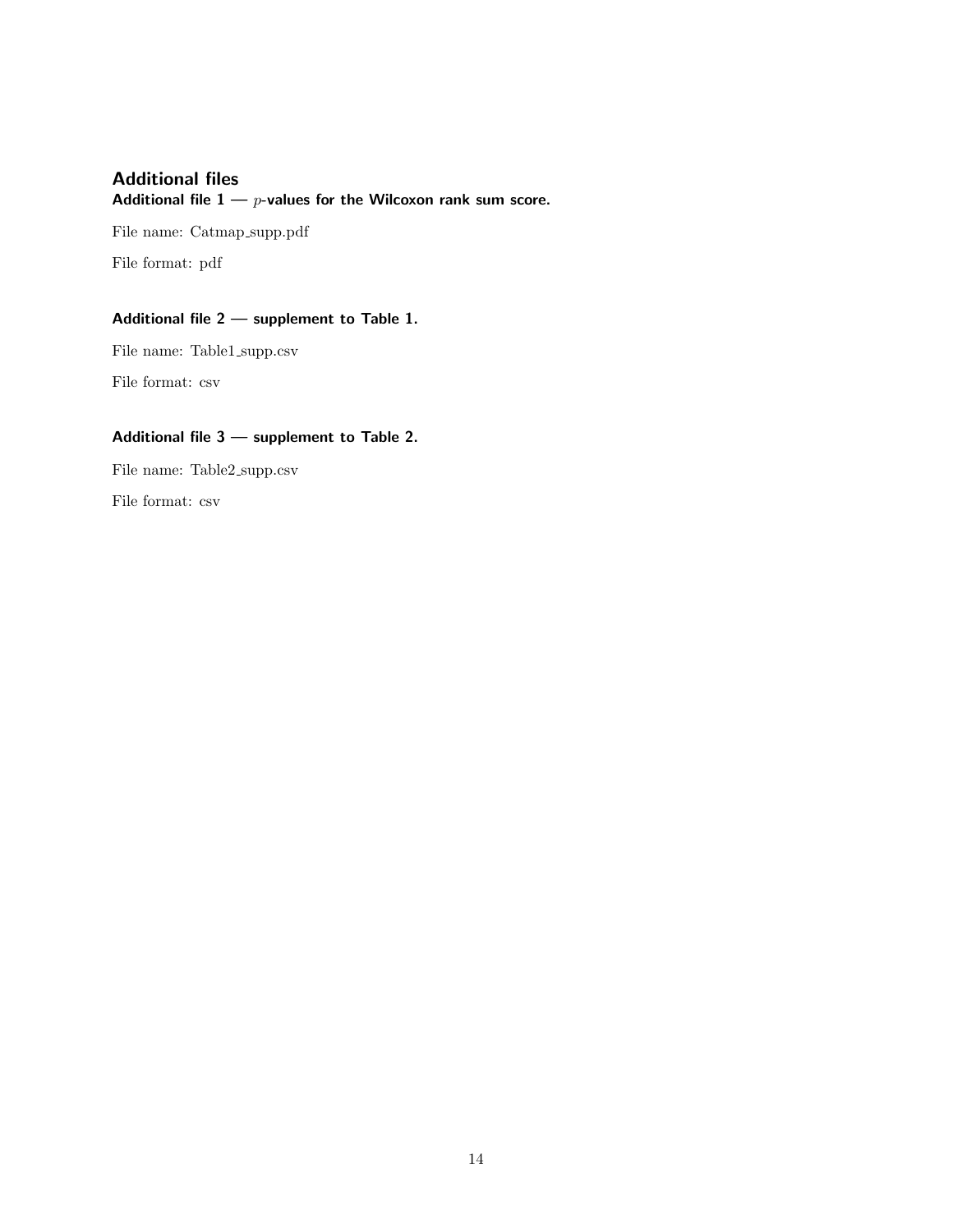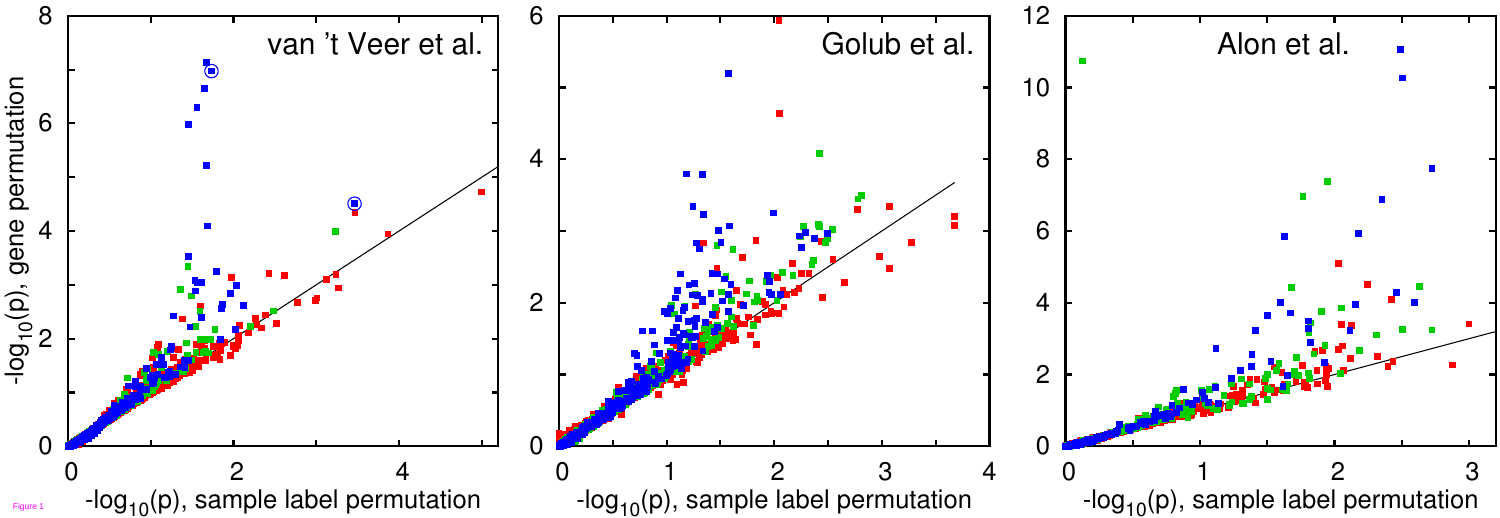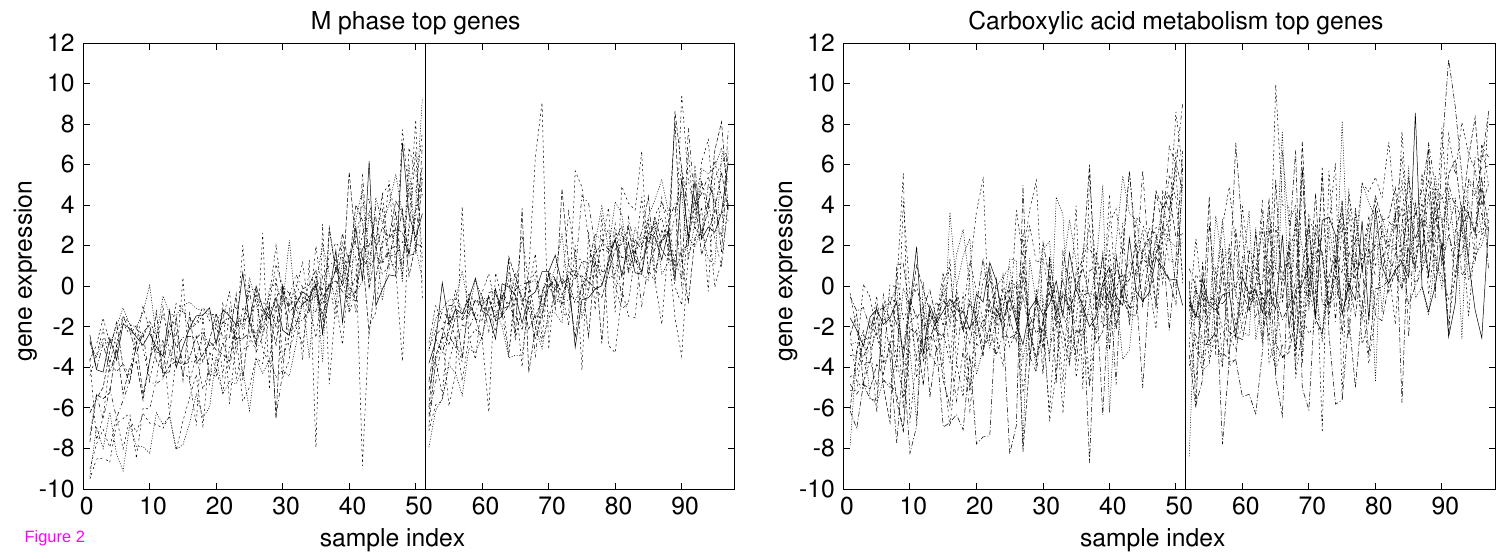